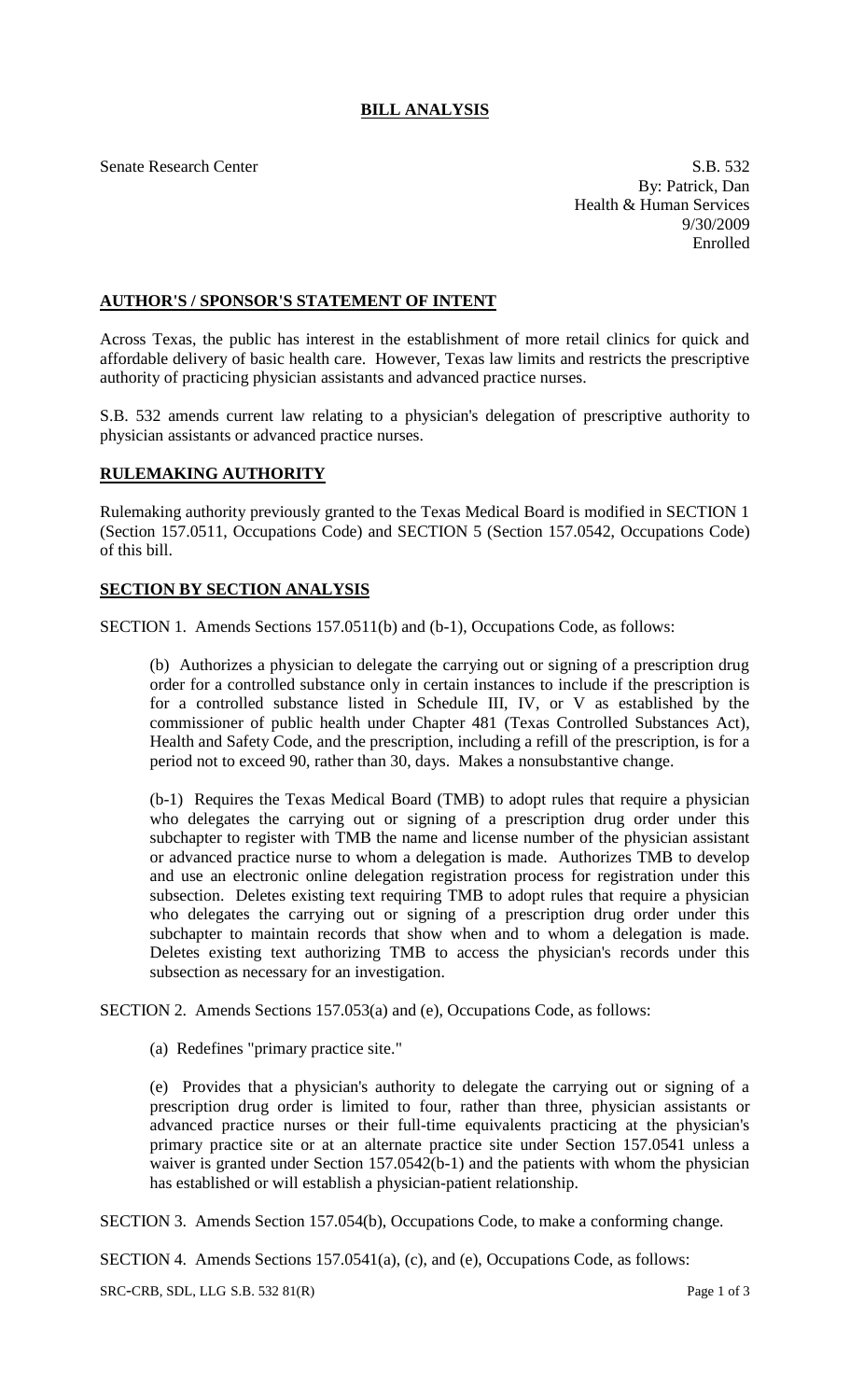(a) Redefines "alternate site" to mean a practice site located within 75 miles, rather than 60 miles, of the delegating physician's residence or primary practice site.

(c) Provides that physician supervision is adequate for the purposes of this section if:

(1) the delegating physician is on-site with the advanced practice nurse or physician assistant at least 10 percent of the hours of operation of the site each month that the physician assistant or advanced practice nurse is acting with delegated prescriptive authority and is available while on-site to see, diagnose, treat, and provide care to those patients for services provided or to be provided by the physician assistant or advanced practice nurse to whom the physician has delegated prescriptive authority; and is not prohibited by contract from seeing, diagnosing, or treating a patient for services provided or to be provided by the physician assistant or advanced practice nurse under delegated prescriptive authority, rather than on-site at least 20 percent of the time;

(2) the delegating physician reviews at least 10 percent of the medical charts, including through electronic review of the charts from a remote location, for each advanced practice nurse or physician assistant at the site; and

(3) the delegating physician is available through direct telecommunication for consultation, patient referral, or assistance with a medical emergency. Makes nonsubstantive changes.

(e) Prohibits the combined number of advanced practice nurses and physician assistants to whom a physician may delegate under this section and at a primary practice site under Section 157.053, unless a waiver is granted under Section 157.0542(b-1), from exceeding four, rather than three, physician assistants or advanced practice nurses or the full time equivalent of four, rather than three, physician assistants or advanced practice nurses.

SECTION 5. Amends Section 157.0542, Occupations Code, by amending Subsection (a) and adding Subsections (b-1)-(b-3), as follows:

(a) Creates an exception under Subsection (b-1)(1) (relating to a limitation on the number of physician assistants or advanced practice nurses, or their full-time equivalents under certain circumstances).

(b-1) Authorizes TMB, if TMB determines that the types of health care services provided by a physician assistant or advanced practice nurse under Section 157.0541 are limited in nature and duration and are within the scope of delegated authority under this subchapter, as defined by TMB rule, and that patient health care will not be adversely affected, to modify or waive the limitation on the number of physician assistants or advanced practice nurses, or their full-time equivalents, if TMB does not authorize more than six physician assistants or advanced practice nurses or their full-time equivalents; the mileage limitation; or the on-site supervision requirements, except that the physician is required to be available on-site at regular intervals and when on-site to be available to treat patients.

(b-2) Prohibits a modification or waiver granted under this section from validating or authorizing a contract provision that prohibits a physician from seeing, diagnosing, or treating any patient.

(b-3) Prohibits TMB, in granting a modification or waiver under Subsection (b-1), from limiting the authority of the physician to delegate to less than the requirements established under Section 157.0541(a)(2) (relating to an alternate site meaning a practice site located within 75 miles of the delegating physician's residence or primary practice site) or Section 157.0541(e) or greater than the requirements established under Section  $157.0541(c)(1)(A)$  (relating to physician supervision being adequate when the delegating physician is on-site with the advanced practice nurse).